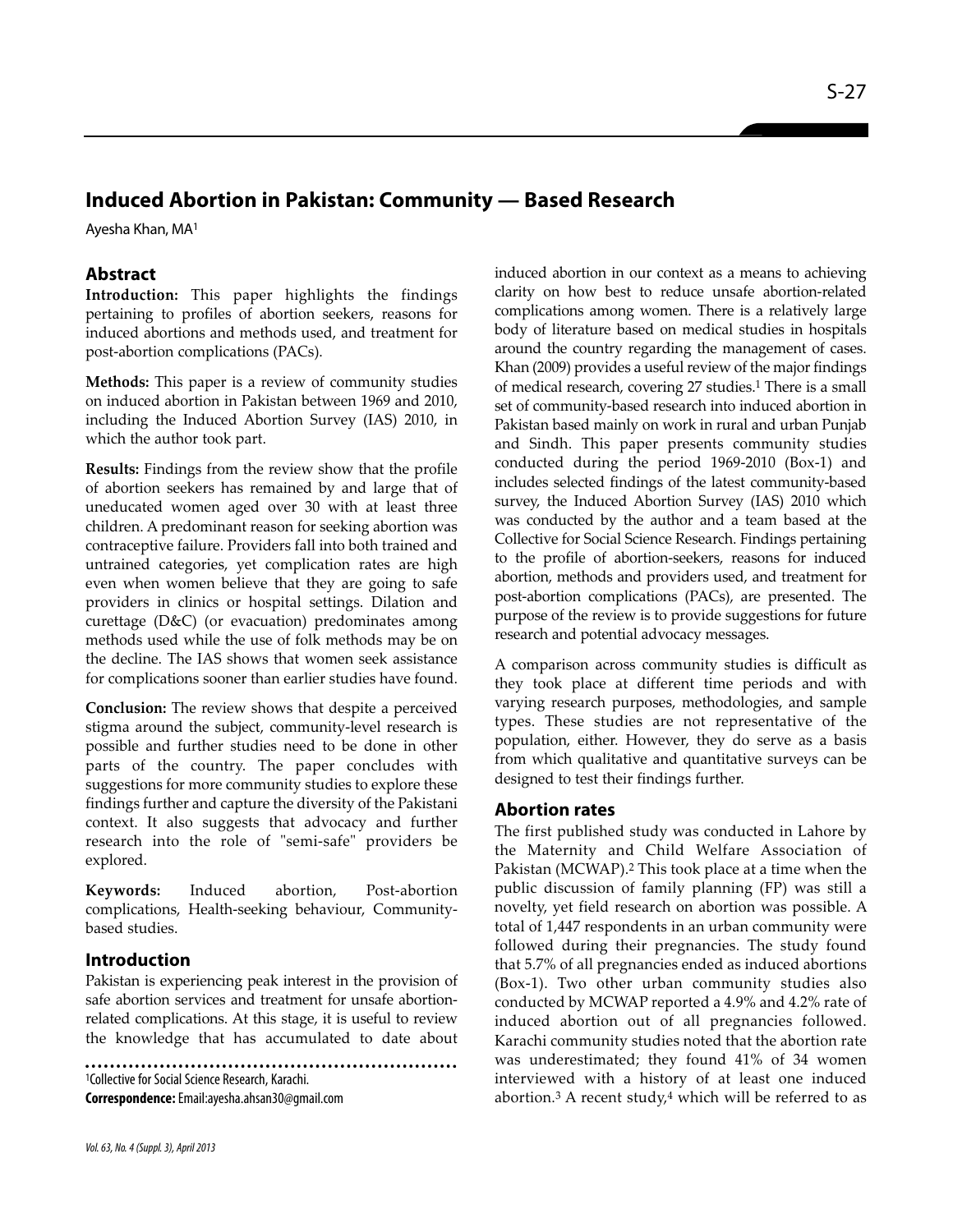**Box-1:** Induced abortions and post-abortion complications among community studies. This provides details of authors, studies, and years of field research. Findings pertaining to abortion rates in communities and details of post-abortion complications are shown. Blank cells indicate information not collected.

|    | <b>Authors</b>                                                                                              | <b>Study</b>                                                                                                                                                                                                                                                                                           | <b>Findings</b>                                                                                                                                                                                                                       | <b>Post-abortion complications</b>                                                                                                                                                                              |
|----|-------------------------------------------------------------------------------------------------------------|--------------------------------------------------------------------------------------------------------------------------------------------------------------------------------------------------------------------------------------------------------------------------------------------------------|---------------------------------------------------------------------------------------------------------------------------------------------------------------------------------------------------------------------------------------|-----------------------------------------------------------------------------------------------------------------------------------------------------------------------------------------------------------------|
|    |                                                                                                             |                                                                                                                                                                                                                                                                                                        | <b>LAHORE</b>                                                                                                                                                                                                                         |                                                                                                                                                                                                                 |
| 1. | Awan, 1969 <sup>2</sup>                                                                                     | 1,447 women whose pregnancies were followed<br>in an urban community.                                                                                                                                                                                                                                  | 5.7% pregnancies terminated (82/1,447).                                                                                                                                                                                               | Not given.                                                                                                                                                                                                      |
| 2. | <b>Maternity and Child Welfare</b><br>Association, 199315                                                   | 2,991 women whose pregnancies were followed<br>in an urban community.                                                                                                                                                                                                                                  | 4.9% pregnancies terminated (149/2,991).                                                                                                                                                                                              | Not given.                                                                                                                                                                                                      |
| 3. | Awan and Parvez, 199916                                                                                     | 1,576 women in 22 villages whose pregnancies<br>were followed.                                                                                                                                                                                                                                         | 4.2% pregnancies terminated (66/1,576).                                                                                                                                                                                               | Not given.                                                                                                                                                                                                      |
| 4. | Sheikh et al. 2002 <sup>10</sup>                                                                            | Random selection of 186 married ever gravid<br>females from among a peri-urban community in<br>Lahore.                                                                                                                                                                                                 | Out of 78 abortions, 18% were induced<br>Total abortion rate: 90/1,000 pregnancies, or<br>419.35/1,000 women of reproductive age group<br>Induced abortion rate: 22.4/1,000 pregnancies, or<br>96.77/1,000 women of reproductive age. | Not given.                                                                                                                                                                                                      |
| 5. | Rahat et al. 2003 <sup>5</sup>                                                                              | 60 women from seven communities in rural and<br>urban Punjab and Sindh with recent history of<br>induced abortion.                                                                                                                                                                                     | The women worked in agriculture and other income<br>generating activities, were illiterate, and in over half<br>the cases (53%), the decision was made by both<br>husband and wife.                                                   | Out of 36 married couples<br>interviewed, 20 women<br>reported complications.                                                                                                                                   |
| 6. | Shafique and Kamran,<br>200717                                                                              | Community, Tret, in Punjab, 26 km from<br>Islamabad.<br>In-depth interviews: seven with men, ten with<br>women, two focus-group discussions (FGDs)<br>(Apr-Jul 2006).                                                                                                                                  | Women interviewed were married, of reproductive<br>age, with at least four living children. They were<br>rural women, mean age 35 years and mean age at<br>marriage 16 years.                                                         |                                                                                                                                                                                                                 |
|    |                                                                                                             |                                                                                                                                                                                                                                                                                                        | <b>KARACHI</b>                                                                                                                                                                                                                        |                                                                                                                                                                                                                 |
|    | 7. Fikree et al. 1996 <sup>3</sup>                                                                          | Study of women in Orangi and AzamBasti slum<br>settlements (1994).                                                                                                                                                                                                                                     | 11.7% abortions out of 283 pregnancies reported by<br>34 women;<br>41% of 34 women interviewed reported at least one<br>induced abortion. 25.5 per 1,000 induced abortion rate.                                                       | 53% (16) women mild to<br>severe post-abortion illness<br>13.3% (4) smelly discharge,<br>two sepsis                                                                                                             |
| 8. | Saleem, 1998 <sup>6</sup> Saleem and<br>Fikree, 2001 <sup>13</sup> Saleem and<br>Fikree, 2005 <sup>11</sup> | Cross-sectional survey<br>1,214 ever married women in three squatter<br>settlements (1997).                                                                                                                                                                                                            |                                                                                                                                                                                                                                       | 68.5%, including heavy<br>bleeding and fever                                                                                                                                                                    |
| 9. | Fikree et al., 2002 <sup>14</sup>                                                                           | Sampling of 500 men and 500 women in two<br>urban low-income settlements (AzamBasti and<br>Chanesar Goth, 2001).                                                                                                                                                                                       | 54 women, 23 men reported successful termination.                                                                                                                                                                                     | 46.4% (25) women, 39.1% (9)<br>men reported PAC, i.e. heavy<br>bleeding and infection, and<br>milder symptoms as well.                                                                                          |
|    | 10. Gazdar et al., 2012 <sup>4</sup>                                                                        | Community-based samples of 28 rural/semi-rural<br>clusters in five regions of Pakistan, total included<br>477 women from target group (history of induced<br>abortion) and 222 from control group (no history<br>of induced abortion). All were married with at<br>least three living children (2010). | Target group of 17 ever-married women in each<br>cluster with recent history of induced abortion. Total<br>-477 women with an average of 1.3 per woman.                                                                               | 30.2% (n=144) of 477 women.<br>7.8% of women had multiple<br>symptoms but not severe<br>complications. 9.6% had more<br>severe symptoms including<br>nausea, fever, retained<br>products of conception, sepsis. |

the IAS 2010 study, purposefully selected women with a history of induced abortions, as did Rahat et al.(2003)<sup>5</sup> in rural Punjab and Sindh, so these did not establish rates.

These findings indicate that abortion rates may be higher

than community-based studies have previously shown. The only way to establish this will be through one or more representative quantitative surveys.

#### **Profiles**

The profile of women who sought to terminate their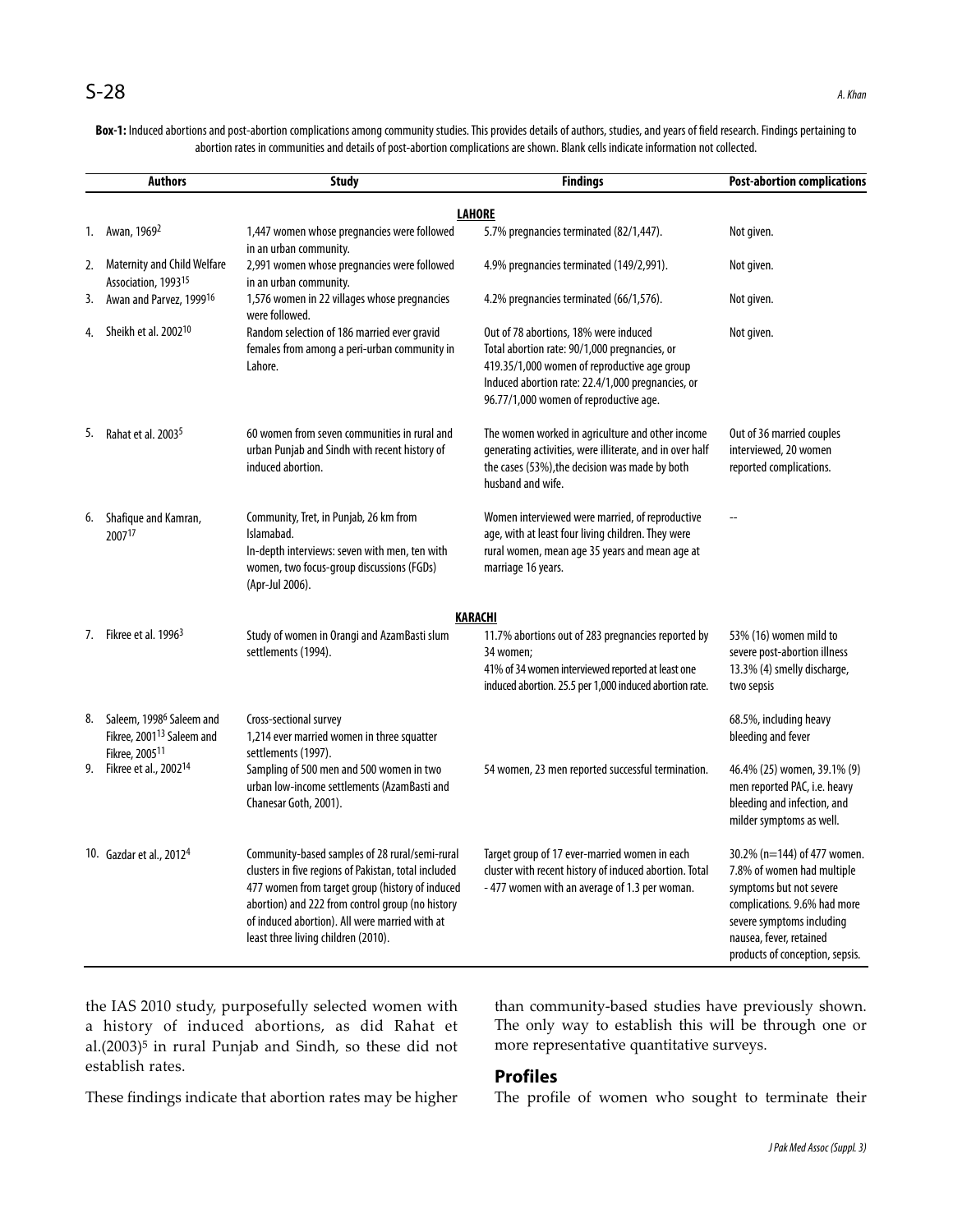pregnancies gives us the broader context in which to analyze PACs. The earliest study shows that abortion seekers were married, predominantly illiterate, and had been pregnant more than once. Almost 40% had been pregnant six or more times.<sup>2</sup> Research in low-income communities in Karachi reveals that women were married and had three or more living children at the time of their first induced abortion.<sup>3</sup> Later research found that grand multi-gravidity (five or more pregnancies) was a strong predictor of induced abortion and that literate women were at a higher risk of seeking induced abortion.<sup>6</sup> A survey of women who sought abortions at clinics in Karachi, Lahore, and Peshawar, found that 91% of them were married, most had five or more children, and almost half were illiterate.<sup>7</sup> The Population Council survey of health professionals across Pakistan found that the typical woman seeking an induced abortion at the surveyed health facilities was older than age 30, married, uneducated, and had five or more children.<sup>8</sup>

The sample for the IAS consisted of 477 women with a history of induced abortion, and a control group of 222 women. Those with a history of induced abortion had, on average, six pregnancies and at least one such abortion, thus far. Most of these women were aged 25-39 and married. Almost half possessed no education at all. Of these women, 68.3% had 3-5 children. These findings are consistent with the other studies mentioned above that found factors such as age, more than three living children, and five or more pregnancies, positively correlated with a woman seeking an induced abortion. However, only the IAS and Saleem (1998)<sup>6</sup> found that if a woman is literate, she may be more likely to seek one.

#### **Reasons**

The literature shows that contraceptive failure is among the most common reasons that women seek induced abortions.6,9 In fact, Fikree et al. (1996) found that 40% of women in two low-income settlements of Karachi were using some method of FP before conceiving.<sup>3</sup> Rehan et al.'s (2001) study of women seeking abortions in 32 clinics in Karachi, Lahore, and Peshawar also found that 20% of women were having pregnancy terminations because of contraceptive failure.<sup>7</sup> The Population Council found that almost three-quarters of health professionals surveyed nationwide said that women were using a method of birth control at the time of the unwanted pregnancy.<sup>8</sup>

The IAS found that a fifth of the total number of pregnancies (target + control groups=4,120) were preceded by the use of contraceptives and among the abortion sample, it was 22%, and the control group,

15.6% of pregnancies.<sup>4</sup> This means that women were making the important decision to attempt to prevent pregnancy, but that it did not work.

Of those who used induced abortion as an alternative to contraception or responded to contraceptive failure (Table-1), 48.6% said they wanted to space childbirth and 18.8% used abortion because they did not want any more children.

The IAS found that age, pregnancy, and previous births of boys were also strong predictors of the probability of an induced abortion. More births were declared unwanted if

Table-1: Reasons for induced abortion among contraceptive failure respondents in the Induced Abortion Survey.

|                                  | N   | %     |
|----------------------------------|-----|-------|
|                                  |     |       |
| Woman's ill health               | 69  | 16.4  |
| Husband's ill health             | 2   | 0.5   |
| Ill health of existing children  | 3   | 0.7   |
| Poverty                          | 49  | 11.7  |
| Have grown up children           | 7   | 1.7   |
| Other children very young        |     | 1.7   |
| Spacing (no other reason)        | 204 | 48.6  |
| Limiting (no other reason given) | 79  | 18.8  |
| Total                            | 420 | 100.0 |

Table-2: Induced Abortion Survey place of abortion and rate of post-abortion complications among women.

| Place of abortion             |     | Number of women  Percent of women | <b>PAC</b> percent |  |
|-------------------------------|-----|-----------------------------------|--------------------|--|
|                               |     |                                   |                    |  |
| Private hospital              | 271 | 56.8                              | 29.5               |  |
| Government hospital           | 60  | 12.6                              | 26.7               |  |
| NGO clinic/hospital           | 6   | 1.3                               | 16.7               |  |
| Community health centre/      |     |                                   |                    |  |
| maternity child health centre | 10  | 2.1                               | 0                  |  |
| LHV clinic                    | 47  | 9.9                               | 29.8               |  |
| Dai's clinic                  | 33  | 6.9                               | 39.4               |  |
| Home                          | 50  | 10.5                              | 40.0               |  |
| Total                         | 477 | 100.0                             | 100.0              |  |

Table-3: Abortion service provider.

| Provider              | N   | %    |
|-----------------------|-----|------|
| Doctor                | 252 | 52.8 |
|                       |     |      |
| Trained nurse/midwife | 69  | 14.5 |
| LHV/LHW               | 104 | 21.8 |
| Untrained midwife     | 25  | 5.2  |
| Self                  | 27  | 5.7  |
| Total                 | 477 | 100  |

 $LHV =$  lady health visitor;

 $LHW =$  lady health worker.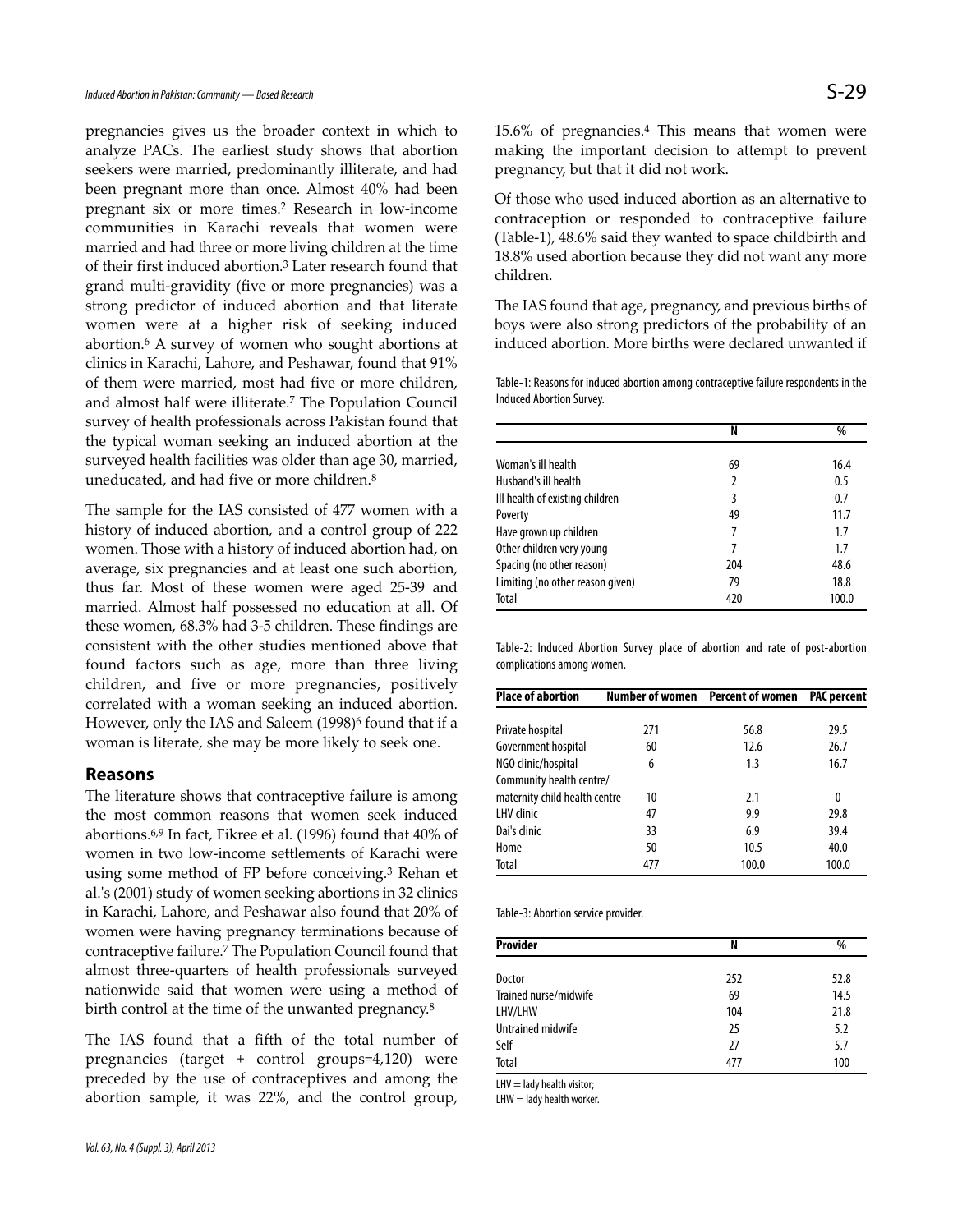| <b>Method</b>       | N   | %     |  |
|---------------------|-----|-------|--|
|                     |     |       |  |
| Vaginal pill        | 57  | 11.9  |  |
| <b>Oral</b>         | 92  | 19.3  |  |
| Made unconscious    | 101 | 21.2  |  |
| Machine used        | 180 | 37.7  |  |
| Other modern method | 40  | 8.4   |  |
| <b>Folk method</b>  | 7   | 1.5   |  |
| Total               | 477 | 100.0 |  |

In the IAS, women described the places where they had sought abortions (Table-2), indicating that 70% believed they were at a private or government hospital facility. In fact, the only locations in the non-formal sectors, i.e. a dai's clinic or woman's own home, accounted for 17% of abortions.

Women were also asked to identify their abortion service provider as per their own understanding at the time of the procedure (Table-3). This type of questioning was

Table-5: Induced Abortion Survey complications and severity by abortion service provider (%).

| <b>Provider</b>       | <b>No complication</b> | Single less severe | <b>Multiple less severe</b> | More severe |       |     |
|-----------------------|------------------------|--------------------|-----------------------------|-------------|-------|-----|
| Doctor                | 70.2                   | 12.7               | 8.3                         | 8.7         | 100.0 | 252 |
| Trained nurse/midwife | 73.9                   | 8.7                | 8.7                         | 8.7         | 100.0 | 69  |
| LHV/LHW               | 73.1                   | 9.6                | 6.7                         | 10.6        | 100.0 | 104 |
| Untrained midwife     | 52.0                   | 28.0               | 8.0                         | 12.0        | 100.0 | 25  |
| Self                  | 59.3                   | 22.2               | 3.7                         | 14.8        | 100.0 | 27  |
| All                   | 69.8                   | 12.8               | 7.8                         | 9.6         | 100.0 | 477 |

a woman had many previous male live births. Male live births preceding a pregnancy were generally associated with a higher rate of contraceptive use.

## **Providers**

Abortion providers identified in community-based research include qualified doctors, lady health visitors (LHVs), nurses, paramedics, untrained dais, and hakims. In Fikree et al (1996), only 23.3% reported cost as a primary concern in selecting a provider.<sup>3</sup> At least one study identified that half of induced abortions surveyed were conducted at the woman's house.<sup>10</sup> Saleem and Fikree (2005) found that of all the clinics they surveyed, only 22% met the World Health Organization (WHO) standard for safe pregnancy termination.<sup>11</sup> The WHO refers to it as "the termination of an unintended pregnancy either by persons lacking the necessary skills, or in an environment lacking the minimal medical standards, or both".<sup>12</sup>

According to health professionals surveyed by the Population Council across Pakistan, poor women were most likely to go to a nurse, midwife, or LHV (98%) for an abortion, followed by dais (81%), and other practitioners. Non-poor urban women were said to be more likely to go to a doctor in a private or public facility.<sup>8</sup> According to Rahat et al. (2003), private practitioners were reported to be the major providers of induced abortion whether or not they were qualified. This study also reported the use of manual vacuum aspiration (MVA) among women.<sup>5</sup>

unique in that it sought to address the issue of provider and method from the perspective of the woman who was seeking the abortion. The overwhelming number of women respondents (n= 252) believed they had visited a doctor, a lady health worker (LHW) or an LHV (n=104). If we include the category of trained nurses/midwives, we find that 89% believed they were going to a trained provider, yet the complication rate remained high. Qualitative research conducted in preparation for the IAS 2010 revealed that there were abortion providers in communities who referred to themselves as "nurse" or "doctor". They were unqualified, yet accepted by community members as such.

#### **Methods**

Community studies give us some insight as to preferred methods in use. Karachi data collected during 1997 revealed that dilation and curettage (D&C) was the most successful method quoted among women in three squatter settlements<sup>13</sup> followed by intra-vaginal placement of allopathic medications, sticks, and drips or injection. The Population Council survey of health professionals found the most commonly reported surgical methods for terminating pregnancies were D&C  $(72%)$  and evacuation and curettage (E&C)  $(32%)$ . They also reported that after a D&C, the next most common methods were the use of a laminaria stick, followed by an intrauterine contraceptive device (IUCD), hormonal drugs/pills, and hormonal drugs or intra-vaginal tablets.<sup>8</sup> In one Lahore community study, the methods of choice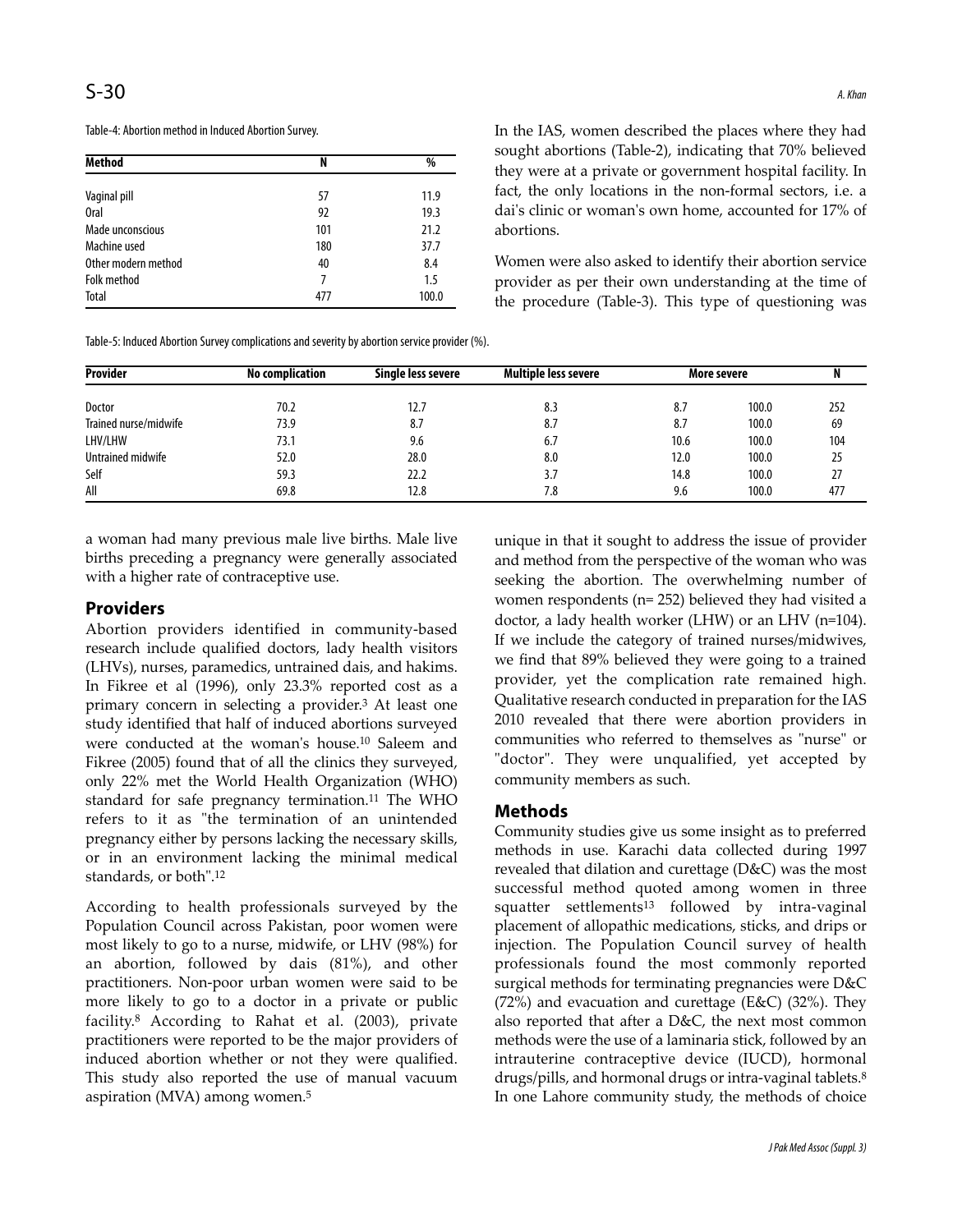included oral medications.<sup>10</sup>

The IAS allowed us to deduce what methods may have been used by asking women to name them (Table-4). "Machine used" most likely refers to a dilation and evacuation (D&E) since the use of MVAs is not widespread, yet. "Made unconscious" refers to sedation or anaesthesia, which also implies a D&E or D&C. Most significant is the low rate of traditional or "folk methods" to induce abortion, in contrast with the wider range of pills, suppositories, and instruments used in almost all the other studies. However, complication rates associated with these newer methods are still high, i.e. 25%-38%.

#### **Post-abortion complications**

Researchers have found that women were aware of the risk of PACs, but in order to meet their goals of limiting family size, they were willing to seek unsafe abortions and face the related consequences. There was a high PAC rate among the women in Saleem and Fikree's (2001) study (68.5% of 89 women with successful termination), with over half reporting fever and heavy vaginal bleeding.<sup>13</sup> The types of PACs also included weakness, symptoms of infection, pelvic pain, and menstrual irregularities. Men and women differed in their understanding of symptoms and infections, and men were found to know more about the risk of PACs than women.<sup>14</sup> When an untrained midwife performed the procedure, almost half the women surveyed for the IAS suffered complications. When they administered it themselves, about 40% had complications and almost 15% had more severe symptoms (Table-5). Around 30% of abortion seekers who went to what they believed to be trained providers (i.e. doctors, trained nurses/midwives, LHVs/LHWs), experienced some complication.

#### **Treatment**

In the 2002 Karachi community study out of 25 women with PACs, women sought doctors at clinics for treatment most often; only two sought treatment at hospitals, and one from a dai.<sup>14</sup> However, in an earlier community study, there was a PAC rate of 68.5% (predominantly fever and heavy vaginal bleeding) for which 27.9% of women were admitted to hospital for more than 24 hours.<sup>13</sup> According to Rahat et al. (2003), women did not quickly seek treatment for perceived PACs, such as heavy bleeding. Septic abortions were often endured without timely medical intervention being sought.<sup>5</sup> Most community-based studies did not give any information pertaining to treatment for complications, data on long-term morbidities, or on mortalities associated with unsafe abortions.

Out of the 144 IAS women with complications, just over 80 per cent (n= 116) of them sought treatment, half within three days of the complication being known. Among those who did not, cost (43%) and perceived lack of importance (28.6%) were the main reasons. Over half the women who sought treatment went to the same place and provider for the original abortion thinking this was where the complication would be "fixed".

The IAS went a step further than other community studies and inquired about second or third rounds of treatments that may have been sought. In fact, 20 women needed another treatment, and four required a third visit. The study showed that among women whose PACs were not treated, most continued to suffer from symptoms for several months. Of 477 induced abortions, there were 33 cases of morbidity lasting several months.<sup>4</sup>

#### **Conclusion**

This review shows that it has indeed been possible to conduct research on abortion in communities even as early as 1969despite the perceived stigma surrounding the subject, often on the part of researchers who may hesitate to do so. Both women and men served as willing respondents in these studies. Nonetheless, the number of community-based studies is too low to capture the diversity of the Pakistani context, and research in Baluchistan and Khyber Pakhtunkhwa is sorely needed.

There are enough community-based studies to give us insights into induced abortion-related behaviour among women which can be further analyzed alongside the larger body of medical research on PACs. The findings discussed above do suggest that abortion rates are difficult to determine at the community level depending on which methodology is used, but that it may be higher than previously thought.

The profile of women who seek induced abortions is somewhat consistent across community studies, revealing a women aged 30 or older, has had five or six pregnancies, has three living children (preferably more boys), and finds it economically difficult to have more children. Only two studies, including the IAS, suggest that if a woman is more literate, she may be more likely to exercise decision-making power leading to pregnancy termination and selection of provider and method. This needs to be explored through further research that examines the impact of women's education on their decision to have induced abortions.

The literature also shows that a common reason for seeking abortion is contraceptive failure, which may